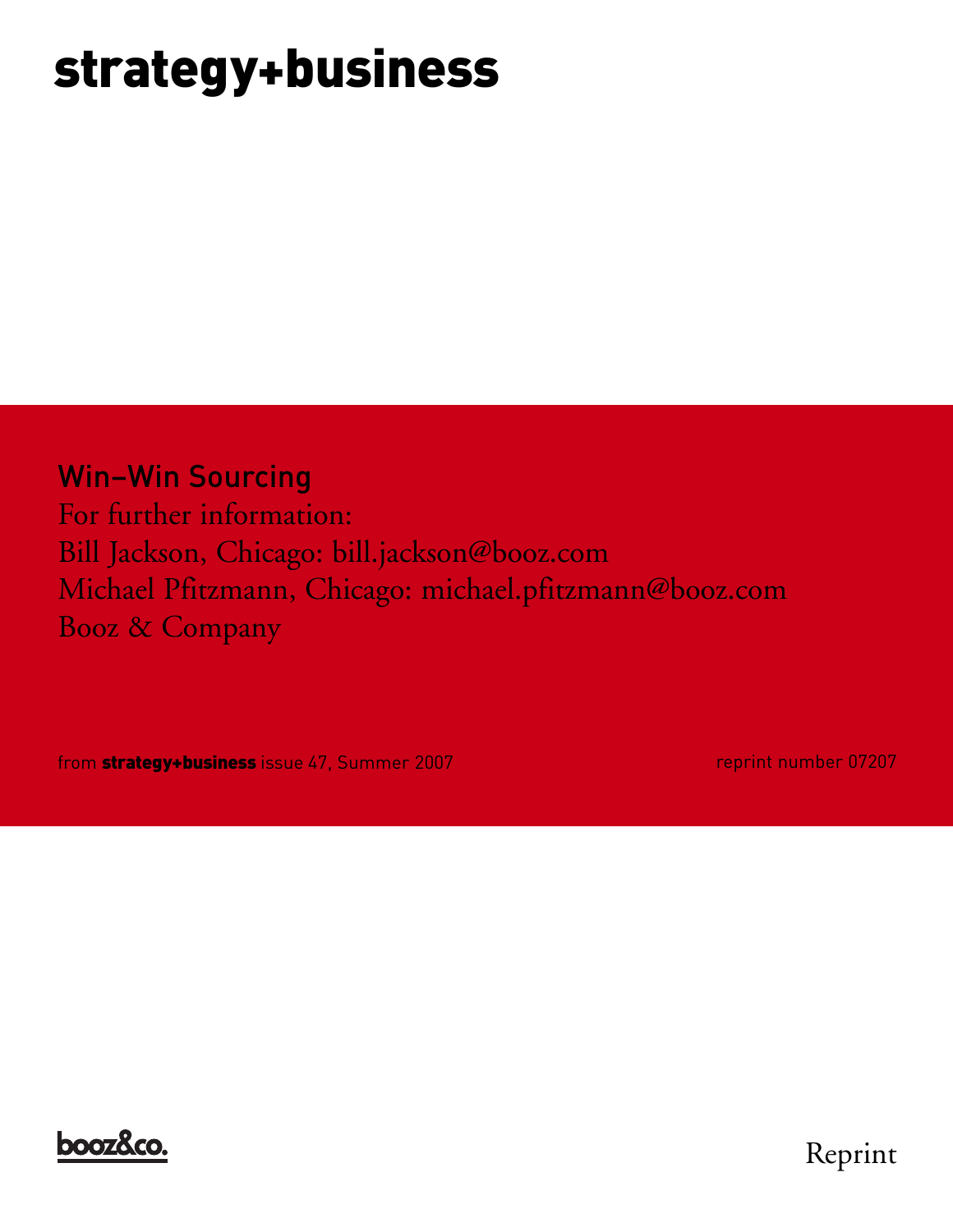**The most effective procurement model fosters knowledge sharing, not mistrust.** 

# Vin-Win<br>Surcing by Bill Jackson and Michael Pfitzmann

features

**m a n a g e m e nt**

**It's an intriguing way to produce a contract.**  At Honda Motor Company, during meetings with suppliers, the executives write their proposed actions and agreements on a whiteboard. When all the items have been discussed, the meeting is over. The contents of the whiteboard are then typed up and two copies are printed, the supplier and the automaker sign them, and the contract is complete. Thereafter, both sides focus on executing the plan. Honda and its suppliers thus avoid the drawn-out, querulous negotiation process that is common at other automakers, a process that can last months and even then sometimes blow up without reaching a resolution.

This is one of many ways in which far-reaching manufacturers like Honda and Toyota rewrite the conventional rules of procurement. Their methods add up to a form of procurement based on shared information and insight: One could call it knowledge-based sourcing. With this approach, manufacturers and suppliers share a long-term commitment to improving each other's capabilities, starting by working together to eliminate wasted effort and inefficiencies. The two sides, instead of being at odds, collaborate openly on lowering costs and raising overall performance, with the expectation that this mutuality will continue over many years, benefiting both companies. They use sophisticated costing tools and industry data, as well as discussions with other suppliers, equipment manufacturers, and competitors to produce realistic cost targets that change over time. They set prices that reflect the supplier's true economics for each process, part, component, or system. These prices include a reasonable profit margin for the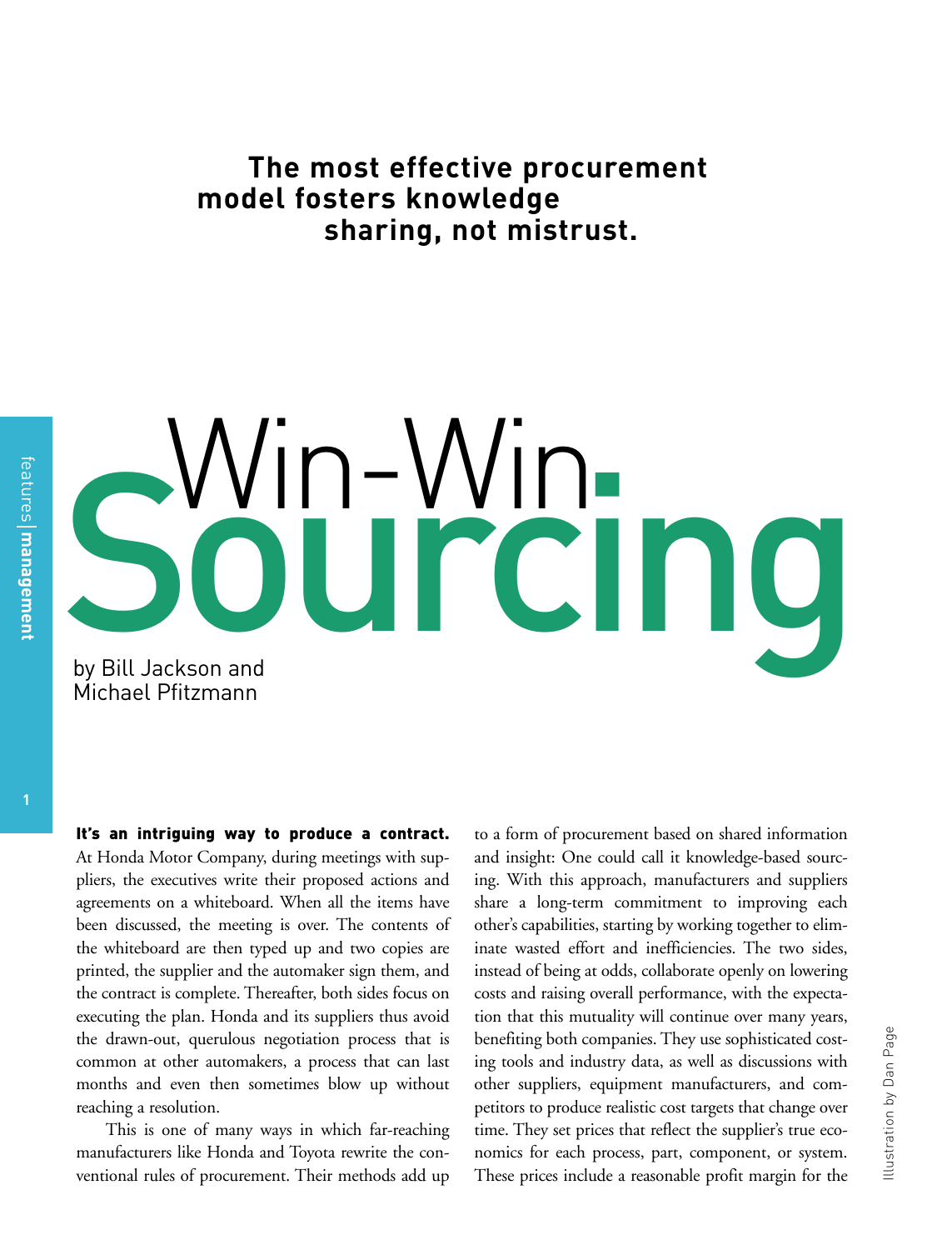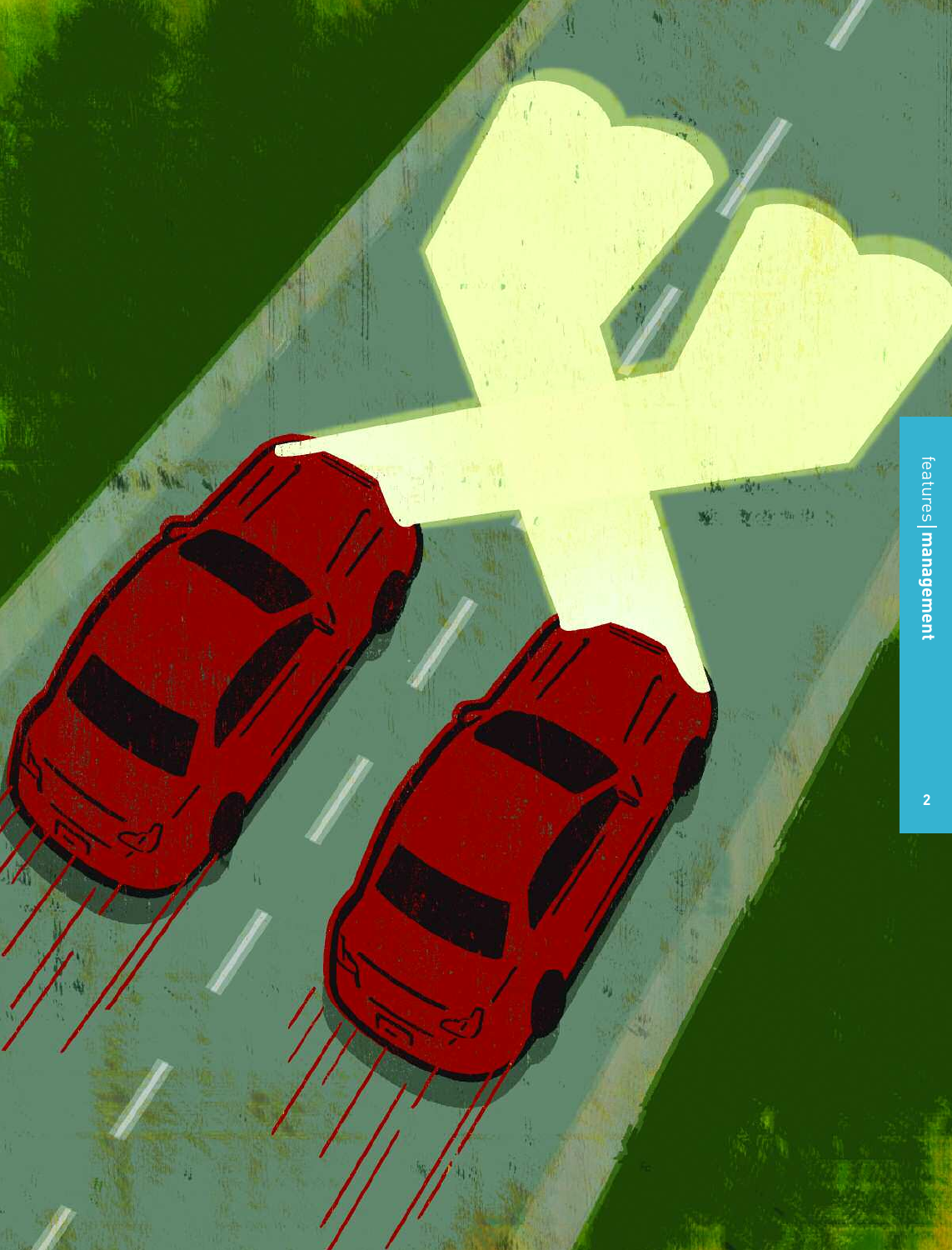#### **Bill Jackson**

(jackson\_bill@bah.com) is a senior vice president with Booz Allen Hamilton in Chicago. He works on major organizational change programs, including restructurings, postmerger integrations, and growth, for a variety of industrial clients, especially in the global automotive industry.

#### **Michael Pfitzmann**

(pfitzmann\_michael@bah.com) is a principal with Booz Allen in Chicago. He serves automotive and other industrial clients and specializes in sourcing, manufacturing strategy, competitive cost analysis, and operations management.

supplier as well as incentives for lowering costs, improving quality, expanding innovation, and making design changes in subsequent years.

Contrast this with the alternative ingrained in many companies' purchasing departments: price-based sourcing. Essentially, this approach pits the interests of the supplier against those of the manufacturer. Each side reveals as little information as possible, for fear of giving the opposing side an edge. Components, parts, raw materials, and finished goods are purchased through competitive bidding, with specific volumes and deadlines spelled out in advance (hence those agonizing negotiations). The primary cost-cutting option available to manufacturers is to squeeze every possible cent out of procurement contracts. Purchasing managers focus exclusively on attaining cost savings greater than those of the previous year; their compensation hinges on it. Suppliers, in turn, focus on calculating bids that will win them the jobs.

Once they have made a successful bid, suppliers are stuck with its terms. They have no reason to speak openly about their true costs, because they believe their customers won't pay a penny more. They have no incentive to improve their product, its design, or its manufacturing processes. They thus feel they have no recourse except to game the system by overstating their expenses or charging exorbitantly for design changes. Both sides lose, and mutual suspicion and resentment are rooted so deeply in the system that they're almost impossible to overcome. This all-too-common story ends with rising costs, increased time-to-market, a loss of any shared innovation practice — and ultimately, supplier bankruptcies.

Indeed, many suppliers today are in serious trouble.

With raw material prices rising, margins cut to the bone, and purchasing departments struggling to meet corporate expectations for cost reductions, suppliers feel pressure from all directions. In the motor vehicle industry, Delphi, Dana, Dura, Tower Automotive, and Collins & Aikman have all filed for bankruptcy. Even suppliers with a long record of success have been squeezed, with profit margins often falling below the cost of capital. These financial crises are causing, in turn, a huge cost to buyers. Expenses associated with bankruptcy can swamp any perceived savings.

No wonder knowledge-based procurement models, and the management philosophy underlying them, are becoming more attractive to many manufacturers. (See Exhibit 1.) Although they are not perfect, the Toyota and Honda sourcing models consistently earn high marks from suppliers — and favorable terms. As one automobile manufacturing executive put it recently, "Honda cost estimators can tell suppliers their own costs within 1 percent accuracy." That's meaningful because suppliers are often unable to identify their own manufacturing expenses with anything near this degree of certainty, and thus often suffer overruns. Backed by accurate cost information, automakers and suppliers can jointly develop a performance improvement plan to reach their cost goals.

Manufacturers are equally rewarded. For companies that adopt the Toyota/Honda approach, the acquisition costs for parts such as pistons, exhaust manifolds, and cylinder heads are 35 to 55 percent lower than those from traditional procurement models. Several factors account for this: First, product and part designs can be delivered at lower costs. Second, productivity and quality improve as suppliers practice joint process coordina-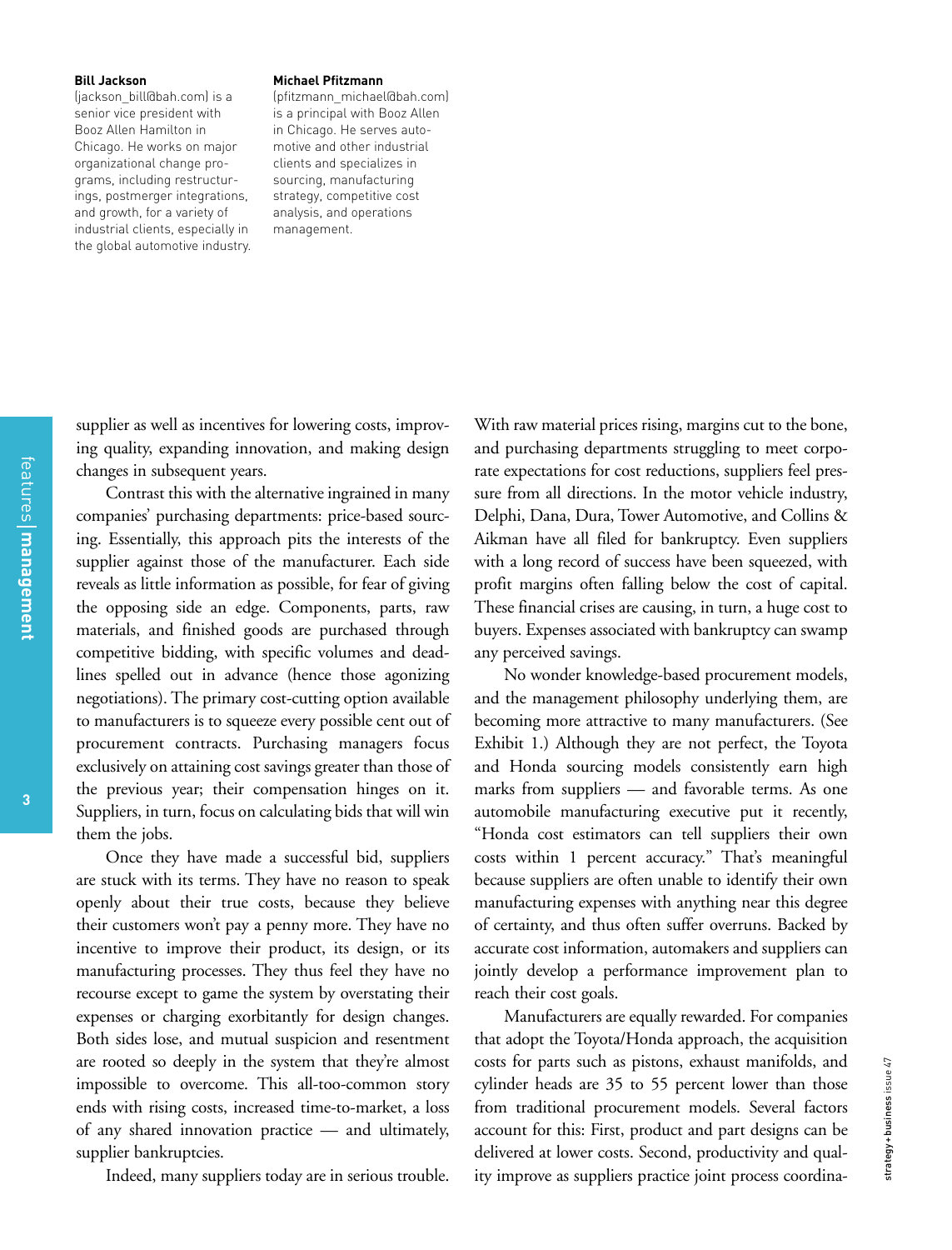# xhibit 1: **Sourcing Philosophies**

The perspective associated with each type of sourcing can be deeply ingrained. Managers may take them for granted  $$ until they switch their approach.

|                                    | <b>Price-Based Customer</b>                                                                                                                                                                                                                       | <b>Knowledge-Based Customer</b>                                                                                                                                                                                                                                                                                                                                   |
|------------------------------------|---------------------------------------------------------------------------------------------------------------------------------------------------------------------------------------------------------------------------------------------------|-------------------------------------------------------------------------------------------------------------------------------------------------------------------------------------------------------------------------------------------------------------------------------------------------------------------------------------------------------------------|
| View of the<br>supply base         | A market of competitive, independent<br>providers bidding against one another                                                                                                                                                                     | An integral part of the business network,<br>essential for competitive advantage                                                                                                                                                                                                                                                                                  |
| Cost management                    | • Seeks leverage on suppliers for price<br>and product improvements<br>• Will switch suppliers to gain improve-<br>ment or a slightly lower price<br>• Constantly monitors market for new<br>suppliers to drive competition primarily<br>on price | • Sets targets with suppliers that are<br>based on cost and performance<br>• Increases efficiency through sharing<br>knowledge and a long-term commitment<br>to suppliers<br>• Encourages suppliers to achieve an<br>advantage over the market through<br>continuous improvement<br>• Promotes competition through dual<br>sourcing and being the buyer of choice |
| The relationship<br>with suppliers | . High level of mistrust - relationship<br>hinges on leverage<br>• Customer does not want to be too<br>dependent on one supplier (for fear of<br>losing leverage)<br>• Often ends up combative or antagonistic                                    | . High level of cooperation - relationship<br>is focused on improvement<br>• Creates integrated relationships based<br>on mutual learning, teaching, and<br>quality-related efforts<br>• Demands operational excellence and<br>relentless improvement                                                                                                             |

**Source:** Booz Allen Hamilton

tion and improvement. Third, manufacturers' purchasing departments can be quite small because they work with fewer, more strategically chosen suppliers. Fourth, warranty costs drop as much as three percentage points. Finally, fewer components need to be reengineered after launch. Both manufacturer and supplier thus avoid the added costs of changing product designs at the most expensive time, during production.

For all these reasons, in everyday practice, knowledge-based sourcing consistently outperforms the traditional bid-based model. This is true for companies in a variety of industries, and particularly for repeat purchases of anything that is not a true commodity. In most cases, even taking into account annual price cuts of approximately 5 percent, the quoted price under competitive bidding doesn't approach the agreed-to cost under knowledge-based sourcing for the life of the contract. (See Exhibit 2.) More importantly, this form of win-win sourcing ensures that the improvements learned on one program or product will be transferred to the next. Meanwhile, the improvement plan continues to achieve new levels of success each year, until productivity gains draw the supplier ever nearer to ideal cost expectations, which reflect more closely the supply and demand realities.

Yet as advantageous — and profitably innovative — as knowledge-based sourcing can be, many companies, particularly Western ones, have had a hard time adopting it. Some executives find it difficult to accept the idea that knowledge-based purchasing savings of 3 percent per year could be more profitable than the 5 percent annual savings mandated under the pricebased system. "Impossible," one chief financial officer protested. But it's not impossible. It merely requires a company to overcome its ingrained habits and internal obstacles. The path to knowledge-based sourcing includes reframing supplier relationships, building and sharing knowledge along the supply chain, and instituting new employee training in factory processes, product development, and industry operations so that employees can accurately gauge ideal costs and potential cost improvements.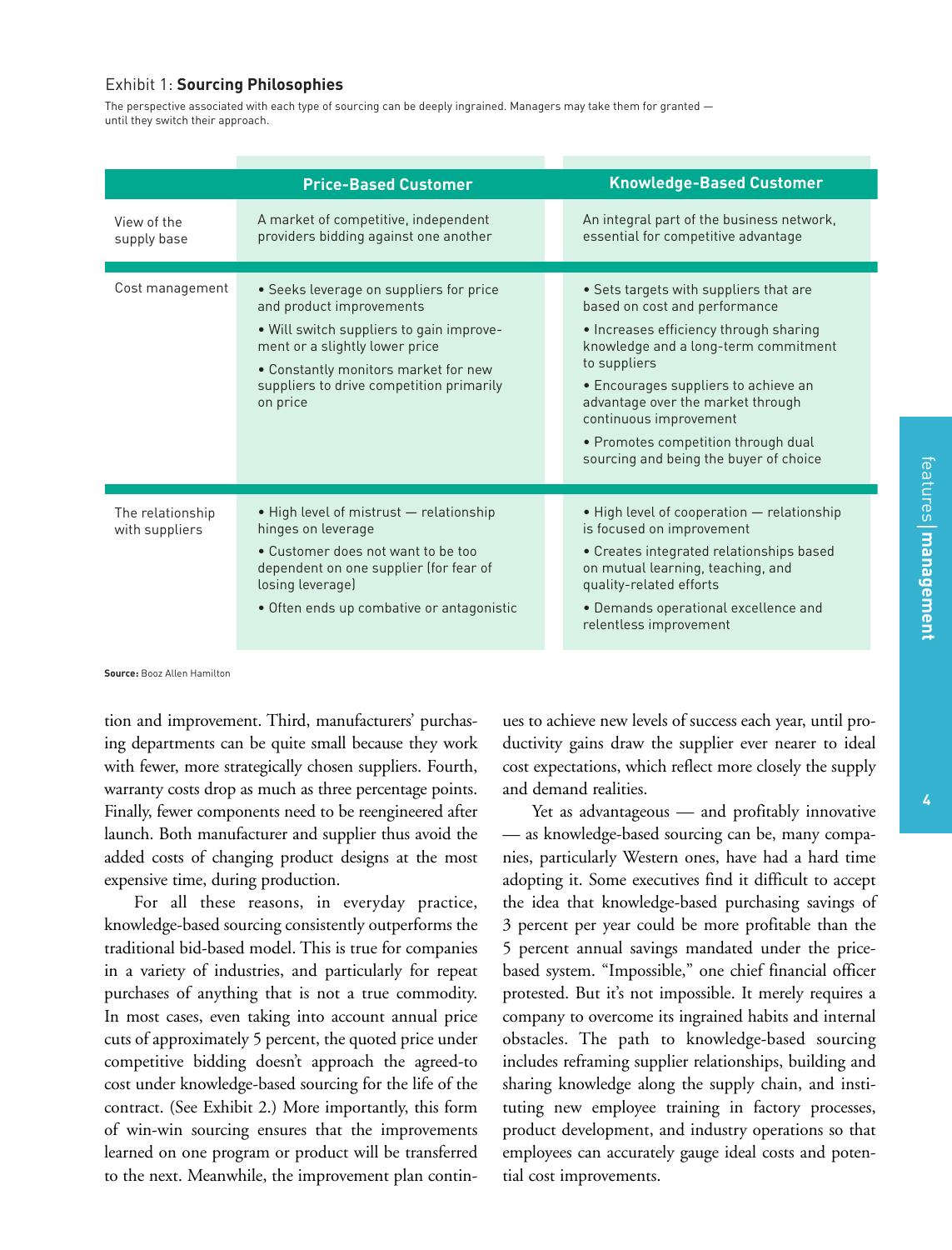# **Don't Copy Toyota**

grown up with Asian purchasing techniques, a frame-The supplier into the supplier into more family work can translate these techniques into more familiar Western-style rubrics. American and European businesses that adopt knowledge-based sourcing often need a new set of formal cost and performance metrics and **Knowl dge-Based Sourcing: A Win-Win Approac** aimed at attaining those old-fashioned annual procurement cost savings. The new metrics are designed to help managers work closely with suppliers, in an atmosphere  $t_0$  work crossly want suppliers, in an admosphere of mutual trust, to achieve the ideal cost for each item. They incorporate improved supplier measurement techconsistently outperforms traditional price-base base outperforms traditional price-base base based on the base niques, worker evaluation programs, and a system of For executives and procurement managers who want to Toyota and adopt knowledge-based sourcing, but who have not new employee incentives. These standards replace old price-based sourcing metrics, which were most likely salaries and bonuses geared to meeting performance goals — not to meeting narrowly defined purchase price or cost objectives.

Such metrics are not direct copies of the Toyota or Honda metrics. Indeed, the best knowledge-based sourcing practices are tailored to each company's situation. For example, Toyota and Honda typically favor suppliers whose factories are in close proximity to the automakers' plants; the automakers frequently acquire an ownership stake in the businesses. Although at times this leads to somewhat higher costs because suppliers are

located in more developed and expensive regions, Toyota and Honda prefer this system because it minimizes product lead times, eliminates quality and disruption risks, affords them more control, and dovetails well with just-in-time, lean manufacturing philosophies. **5%** E lizabeth--The difference between these two is the type alignment.

> But this approach overlooks the favorable econom-**5%** ics found in low-labor-cost nations like China, India, Vietnam, and the Philippines, benefits that should be strongly considered — though not necessarily as the dominant factor — in a procurement program. Western companies can counterbalance the advantages that Japanese companies gain from proximity and ownership **ea** through carefully constructed strategic relationships with key suppliers elsewhere around the world. **date**  $\ddot{\phantom{0}}$

> Every company has internal strengths that can allow it to change models. But to fully make the transition to knowledge-based sourcing, four critical changes are required:

> 1. Establish suppliers as strategic long-term part**ners.** Toyota invests directly in its suppliers — using a keiretsu model of interlocking ownerships — to manage its alliances. But that isn't necessary. More important is an alignment of goals and cultures.

> Indeed, one of Toyota's preferred suppliers is not part of its *keiretsu*. Johnson Controls Inc., a U.S.-based company that makes automotive interior and battery products, has been cited by Toyota for perfectly match-

#### Exhibit 2: **Two Pricing Mode**

#### **rice-Based Sourcing: Recipe for Mediocrity**

Customers pressure suppliers to reduce prices, often demanding annual price cuts of, say, 5 percent. Although this approach appears advantaged because of the significant year-over-year savings, customers actually pay more as suppliers inflate their initial price in expectation of future demands for price cuts.

#### **Knowl dge-Based Sourcing: A W n-W Approac**

Customer and supplier work together to achieve the lowest cost design up front. They agree on a price that is close to but higher than ideal cost; this price reflects the supplier's true costs plus a reasonable margin for the supplier. Over time, the price is further reduced to reflect productivity improvements. This approach consistently outperforms traditional price-based sourcing on an absolute basis.



features

**m a n a g e m e nt**

**5**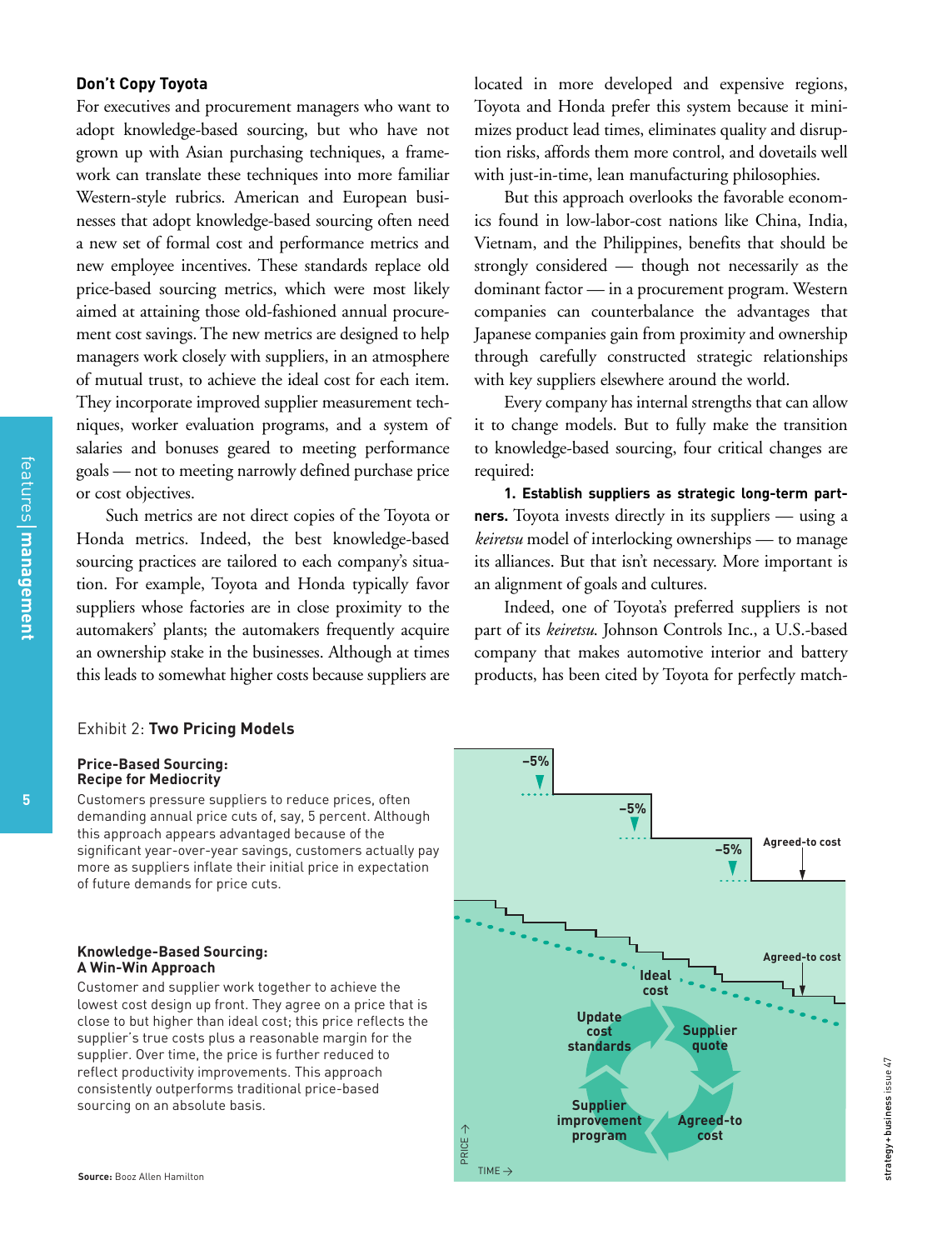# xhibit 3: **Supplier Support Model**

Manufacturers who follow a knowledge-based sourcing model must often educate their suppliers. As suppliers gain proficiency, their role hanges — from novice to full-fledged partner in a lean production network



**Source:** Booz Allen Hamilton

ing the automaker's standards of quality, on-time delivery, diversity, and performance excellence. By sharing operations, knowledge, and expertise, Toyota and Johnson Controls have developed a mutual learning and development pact buoyed by a steady rate of manufacturing improvement.

The same is true for most other Toyota suppliers. They often describe the automaker as both their best customer (providing predictable volumes and profitable margins) and their most demanding customer (requiring excellent performance levels, continuous improvement, and highest quality at lowest total cost).

For suppliers to become willing partners, they must be convinced that the new knowledge-based practices — setting cost, quality, and delivery targets and then more ambitious ideal cost and performance levels will not be used against them. It must be clear that suppliers who meet the required standards and consistently improve performance will benefit from more consistent business, which in turn will allow them to operate more efficiently and enjoy higher profit margins in the future.

Long-term partnership does not mean exclusivity. At times, when these relationships are not producing the expected returns, manufacturers choose a second supply source as a backup. Chiefly, this creates competition that encourages the original supplier to meet its targets and protects the manufacturer from receiving parts that are lower quality, more expensive, or delayed. If a supplier is continually unable to raise its performance to agreedupon levels, manufacturers transfer some volume to the secondary source, always in hopes of eventually improving the initial supplier's operations sufficiently to take on more business again.

**2. Set up an ongoing system to eliminate waste through collaboration across the supply chain.** One facet of knowledge-based sourcing that many manufacturers readily embrace is the drive for transparency in costs. Suppliers are asked to reveal their ideal cost performance: the cost to produce components under perfect circumstances. In a true collaboration, this would then lead to a mutual effort between suppliers and manufacturers to improve production throughput, quality, and delivery, with the ideal cost performance demonstrating the potential savings that suppliers could achieve. In many current cases, however, the ideal cost performance becomes yet another target, a new form of leverage that manufacturers use to press suppliers to cut their margins. This defeats the entire knowledge-based effort; rather than providing incentives to collaborate, it gives suppliers every reason to obfuscate their true costs.

Instead, deliberately design the costing approach as a self-reinforcing learning process for both buyer and supplier. Establish up front that, for each component, the ideal performance levels in cost, quality, delivery,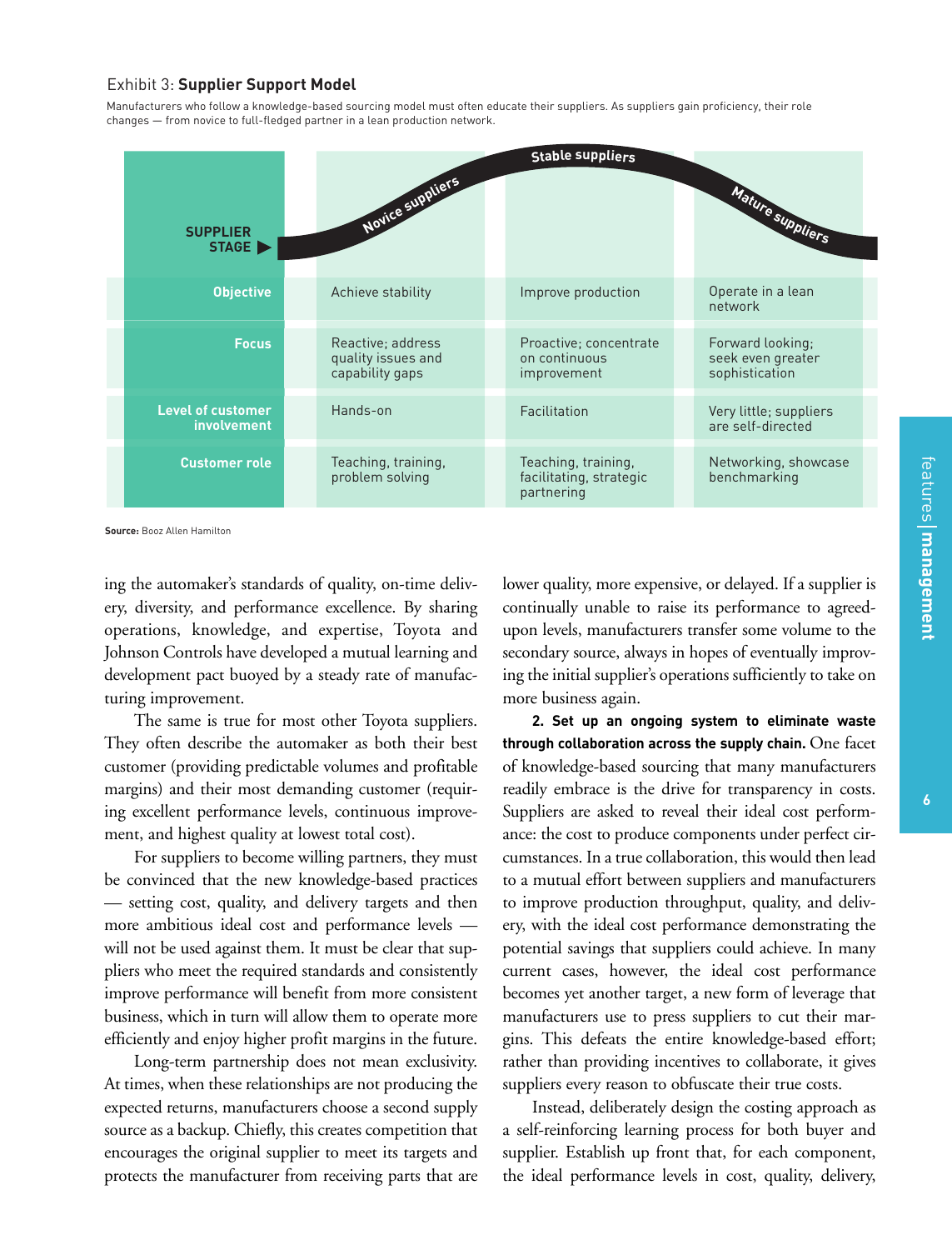and innovation are expected to continually change. For each component, suppliers submit a cost breakdown that is, what they believe it would cost at their current level of productivity to produce the item. Working with suppliers, manufacturers reset this price on the basis of industry data, productivity benchmarks, and a competitive analysis. Ultimately, this process is meant to produce an "agreed-to cost" that is acceptable to both the manufacturer and the supplier, providing competitive cost and performance for the manufacturer and profit margins and stable volume for the supplier.

As they collaborate to achieve these continually changing performance goals, the manufacturer and supplier develop a manufacturing improvement plan together. This plan lowers the supplier's cost further over time while improving the quality of the output and the performance of the factory. The extent of the manufacturer's involvement depends on the supplier's capabilities and process sophistication. (See Exhibit 3.) Although more hands-on assistance may be required to fix quality issues and build capabilities at some suppliers, the most mature suppliers are largely self-directed in their continuous improvement efforts. Even with the most sophisticated suppliers, a consistent focus on open communication and mutual assistance between both parties helps reduce waste along the supply chain.

One fascinating example of this virtuous learning circle occurred in the late 1990s, when Toyota asked the ExxonMobil Corporation to produce motor oil at 30 percent below its bid. At first, the oil giant was convinced this was impossible and told Toyota management so, adding a few choice words about what the automaker knew — or didn't know — about motor oil. However, six months later, after exploring Toyota's offer more closely, ExxonMobil had a change of heart. It turned out Toyota was right, and ExxonMobil agreed to the deal and used the knowledge gained from it to improve its cost structure for all its jobs. ExxonMobil likely would never have realized this performance reward without the benefit of Toyota's sourcing model. It had helped that Toyota's executives were willing to challenge established attitudes. Indeed, this kind of capability for constructive challenge will make more of a difference to a knowledgebased sourcing initiative than any number of borrowed best practices.

**3. Get it right the first time.** Because the price-based system favors cost reduction over quality, it often leads companies to launch products on deadline but with unresolved flaws — which must then be corrected in subsequent releases, recalls, and updates. Engineers often end up tinkering with aspects of the post-release product, sometimes for months, trying to justify the additional retooling costs by arguing that the changes will add product value. Some manufacturers even demand from suppliers the option of reengineering products after launch, billing the requirement as a costreduction measure.

But no matter how it's justified, the net effect of the price-based system is to raise costs — for three reasons. First, it sanctions sloppy engineering; if suppliers know that redesigns are likely, they may feel less pressure to insist on flawless engineering the first time. Second, and more pragmatically, suppliers figure out the game very quickly; they build in features that will then be removed to give the appearance of saving costs. One designer at an automotive company said in a moment of candor, "I always overdesign the product so I can hit my cost reduction targets after launch." Third, when overhead and marketing costs are factored in, engineers working on an already launched program create only a third of the value of those involved in a new effort.

With knowledge-based sourcing, a short time after product launch, the engineers are pulled from the project and redirected toward developing new products or new versions of existing products. The manufacturing function, meanwhile, can focus attention on in-plant productivity improvements, not on retooling for product redesigns. In other words, by creating a wellmanaged up-front phase, manufacturers gain a longterm, significant, and often unexpected benefit. Suppliers are equally enthusiastic. (See "Innovation Agility," by Kevin Dehoff and John Loehr, *s* +*b*, Summer 2007.) "U.S. automakers reinvent for each program," comments one supplier. "They make eight to 10 design changes for each program, while Toyota makes maybe two. What's more, [the Detroit manufacturers] continue to change up to the last minute but don't want to pay for the changes."

**4. Respect and develop human capabilities.** Underpinning knowledge-based sourcing is a significant degree of people development. Toyota and Honda, as well as many other Japanese companies, invest in instilling in their employees a profound sense of cooperation. They also build a deep and company-specific well of product and process knowledge, identifying and codifying their best practices and pursuing ideal performance levels with their supply base. Few Western companies can claim this type of educated workforce, and thus a

**m a n a g e m e nt**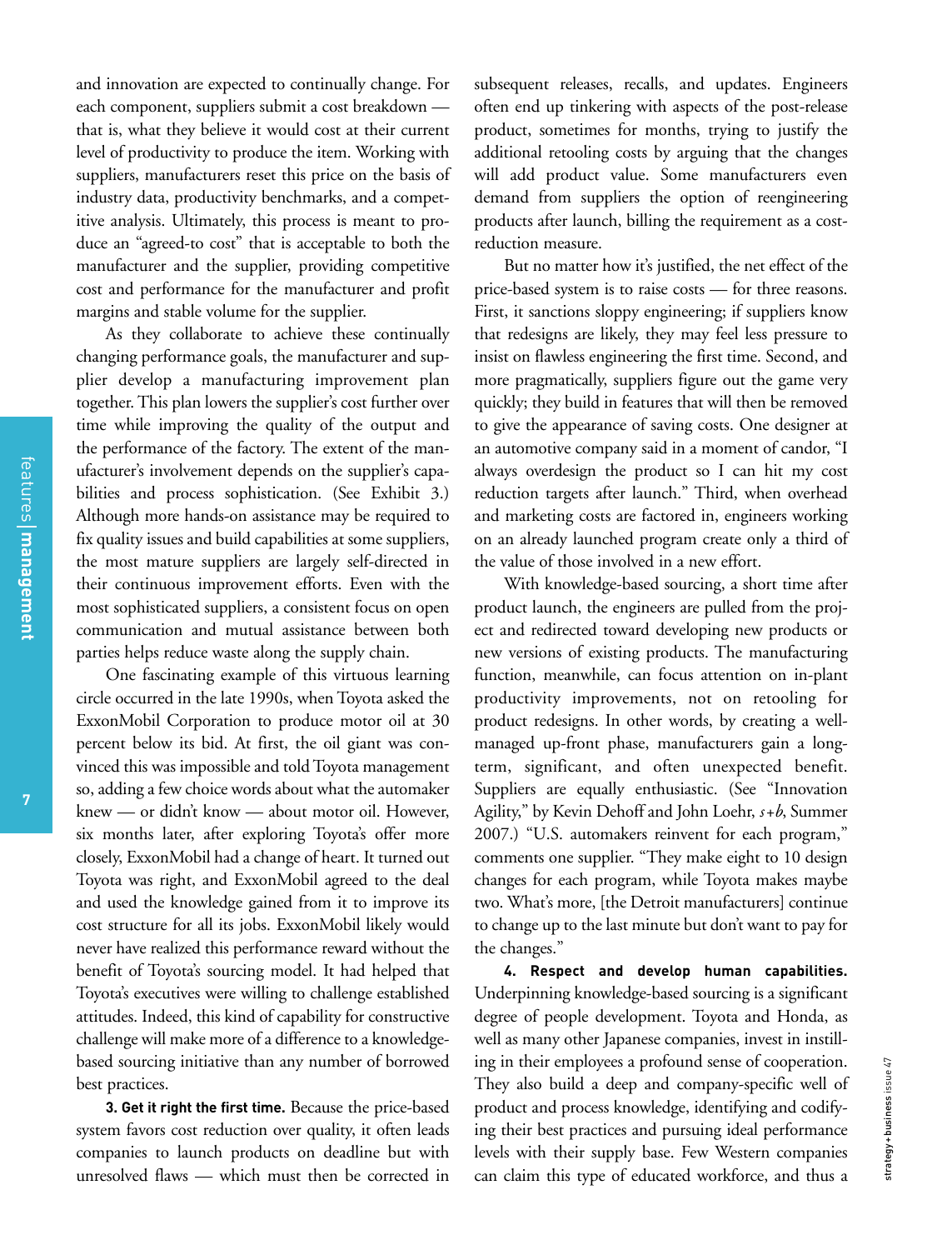major training effort is needed to improve overall procurement performance.

In companies that pursue knowledge-based sourcing successfully, we see the following skills present among a wide range of employees, from the shop floor to the purchasing department:

• They can map the underlying processes, materials, and technologies that lead to or promote competitive performance.

• They can produce cost models that accurately reflect supplier and industry economics.

• They can identify world-class factory output.

• They can help suppliers reach recognized top-ofthe-line standards.

Shifting from a traditional manufacturing model to this new knowledge paradigm is culturally difficult. Managers at many companies change jobs often; this makes it virtually impossible to acquire the depth of experience and information needed to work closely with suppliers on continuous cost and performance improvement. Moreover, compensation is usually based on straightforward cost and revenue benchmarks, not on quality and performance improvements. That is why one of the first steps is to design creative incentives that reward employees for successful long-term supplier relationships and for improved communications between purchasing, engineering, and the executive suite. These incentives can alter old-fashioned perceptions quickly. Other forms of support include focused training — on topics such as supplier relationship management and development, cost modeling, and industry economics — and career tracks that allow people to grow and develop without shifting positions. Some companies have successfully developed and implemented a training and certification program for cost management that encompasses all of the purchasing and much of the engineering organization.

# **The Path to a New Model**

The practice of knowledge-based sourcing is still evolving; a "next-generation" approach is emerging now as more companies in a variety of industries adopt Japanese techniques and incorporate them into their own corporate cultures. The most effective manufacturers will build up supply chain management teams with differentiated capabilities, balancing commercial, technological, and managerial skills. They will align their values, incentives, and key performance indicators to the relationship-based system, focusing on performance management and support instead of by-the-book cost reductions. They will build networks of suppliers who will work together more regularly and effectively across the value chain, ensuring compatibility among components and seamlessness among their processes. Finally, they will adopt more modular approaches in which components are distinctive when necessary, but standardized when distinction matters little to customers. In short, careful attention to sourcing quality and logic will finally be seen as the strategic capability it deserves to be, positioned with a top management mandate.

To be sure, a knowledge-based sourcing model is not appropriate for every situation. If a company is buying a part or component just once and is unlikely to require the supplier in the future, there is little need to spend resources on improving operational and systemic output. However, any company's most important supplier agreements involve the most essential components. In those cases, manufacturing productivity improvements are critical in maintaining high quality, reliability, and a continuously advantageous cost base. Knowledge-based sourcing may not be easy, but by implementing the four steps outlined here, most companies will find themselves on the road to making the transition, relatively certain to reach the end. **+**

Reprint No. 07207

#### **Resources**

Bill Jackson and Conrad Winkler, "Building the Advantaged Supply Network," *s+b,* Fall 2004, www.strategy-business.com/press/article/04304: Collaborative strategies with examples from aircraft, consumer products, and auto manufacturers, plus advice for step-change planners.

Dan Jones and Jim Womack, *Seeing the Whole: Mapping the Extended Value Stream* (Lean Enterprise Institute, 2000): Practice guide with diagrams and techniques for mutual analysis and lean thinking.

Art Kleiner, "Leaning Toward Utopia," *s+b,* Summer 2005, www.strategybusiness.com/press/article/05208: "Creative Mind" profile of the authors of *Lean Thinking* and *Lean Solutions,* the most popular Western explicators of lean methods of thinking and production.

Jeffrey Liker and David Meier, *The Toyota Way Fieldbook: A Practical Guide for Implementing Toyota's 4Ps* (McGraw-Hill, 2005): Strategies and exercises derived from ongoing studies of Toyota's effectiveness.

James P. Womack and Daniel T. Jones, *Lean Thinking: Banish Waste and Create Wealth in Your Corporation* (Free Press, 2003): Relevant book for lean operations and supply chain management.

James P. Womack and Daniel T. Jones, *Lean Solutions: How Producers and Customers Achieve Mutual Value and Create Wealth* (Simon & Schuster, 2006): Applies lean ideas to retail, customer relationships, services, and society at large.

For more articles on supply chains, sign up for *s+b*'s RSS feed at www.strategy-business.com/rss.